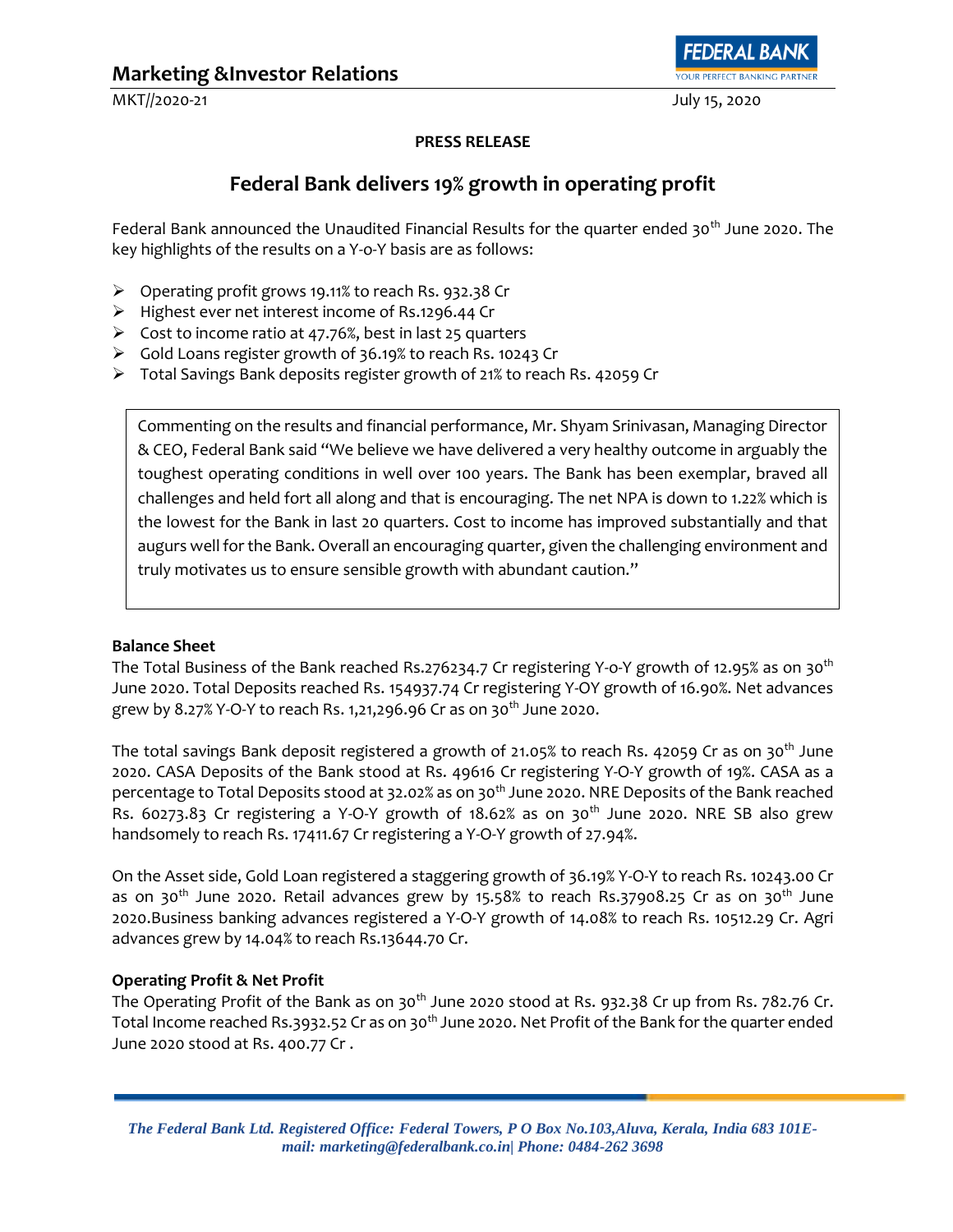#### **Income**

Net Interest Income grew 12.33% on a Y-o-Y basis from Rs.1154.18 Cr to Rs.1296.44 Cr as on 30<sup>th</sup> June 2020. Other income grew by 24.74% to reach Rs.488.37 Cr, compared to Rs.391.52 Cr as on 30th June 2019. Net total income of the Bank grew 15.47% to reach Rs.1784.81 Cr.

### **Key Ratios**

- ROA & ROE of the Bank for the quarter stood at 0.88% and 10.92% respectively
- Net Interest Margin as on 30<sup>th</sup> June 2020 stood at 3.07%
- Cost to income ratio of the Bank has been contained at 47.76% clocking a reduction of 160 bps Y-O-Y
- EPS of the Bank on an annualized basis stands at Rs 8.07

# **Asset Quality**

Gross NPA of the Bank as at the end of the quarter stood at Rs.3655.59 Cr, which as a percentage to Gross Advances comes to 2.96%. Net NPA as on 30<sup>th</sup> June 2020 stood at Rs.1477.46 Cr, and Net NPA as a percentage to Net Advances is at 1.22%. The Provision Coverage Ratio (including technical writeoffs) was strengthened substantially and stood at 75.09%.

# **NET WORTH & CAPITAL ADEQUACY**

The Bank's Net worth on a Y-o-Y basis increased from Rs. 13661.64 Cr as on 30<sup>th</sup> June 2019 to Rs.14922.82 Cr as on 30<sup>th</sup> June 2020. The Capital Adequacy Ratio (CRAR) of the Bank, computed as per Basel III guidelines stood at 14.17% as at the end of the quarter. Book Value per share increased to Rs. 74.85 from Rs. 68.79.

# **Key launches during the quarter**

The Bank launched **'FedSwagat',**an appointment booking application for those who wish to visit Federal Bank branches for availing any services.

### **Footprint**

The Bank has 1263 branches and 1936 ATM/recyclers as on 30<sup>th</sup> June 2020.

### **WORKING RESULTS AT A GLANCE**

|                         | (Rs.in Cr)     |                |           |
|-------------------------|----------------|----------------|-----------|
| <b>Particulars</b>      | Q <sub>1</sub> | Q <sub>1</sub> | $%$ y-o-y |
|                         | 2020-21        | 2019-20        | growth    |
| Net Interest Income     | 1296.44        | 1154.18        | 12.33%    |
| Other Income            | 488.37         | 391.52         | ↑24.74%   |
| Net Total Income        | 1784.81        | 1545.70        | 15.47%    |
| <b>Operating Profit</b> | 932.38         | 782.76         | ↑19.11%   |